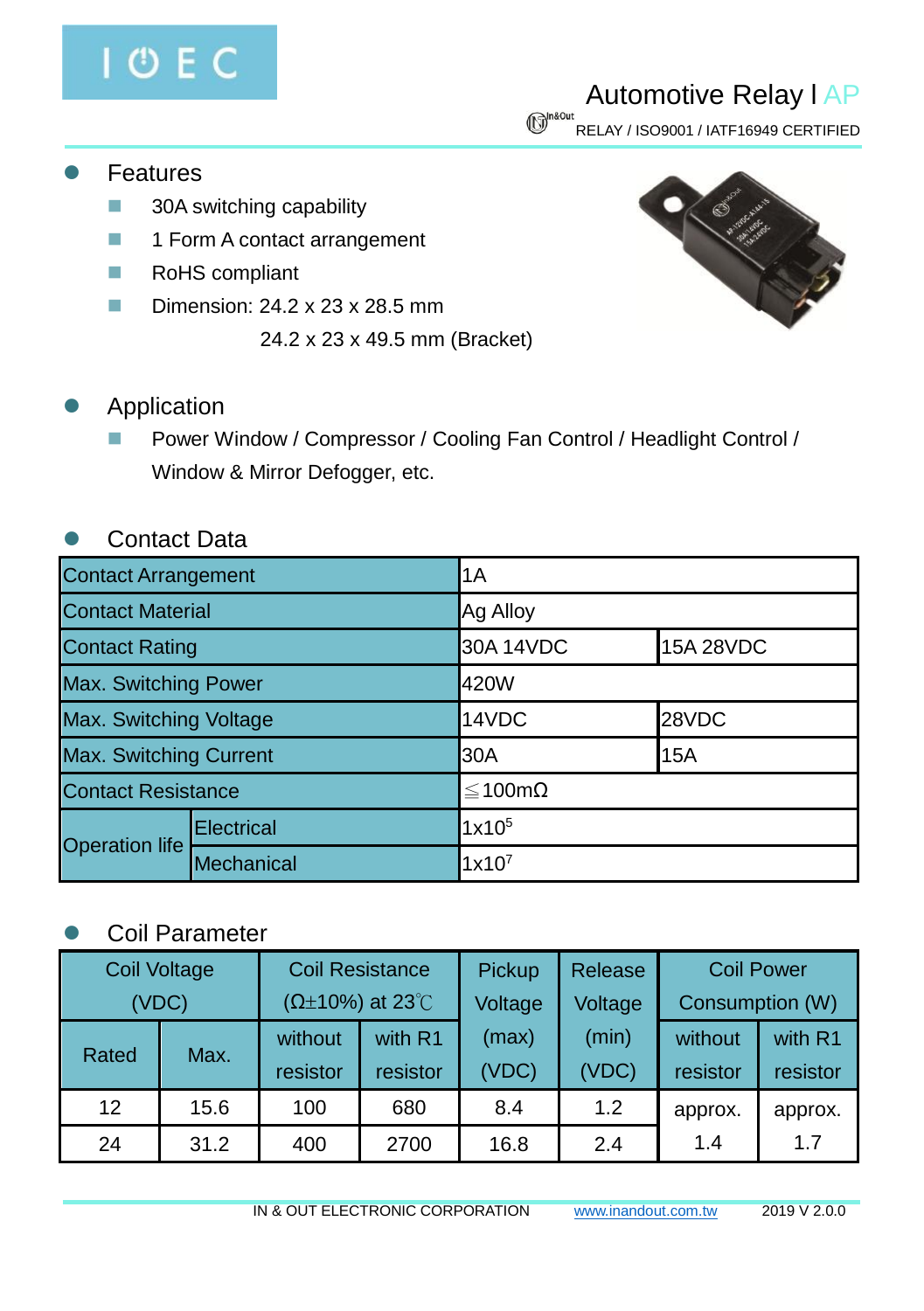Automotive Relay l AP

RELAY / ISO9001 / IATF16949 CERTIFIED

| <b>Operation Condition</b>   |                                                                 |                        |  |  |  |
|------------------------------|-----------------------------------------------------------------|------------------------|--|--|--|
| <b>Insulation Resistance</b> |                                                                 | 100MΩ min (at 500VDC)  |  |  |  |
| <b>Dielectric</b>            | <b>Between Contacts</b>                                         | 500VAC, 50/60Hz 1 min. |  |  |  |
| Strength                     | <b>Between Contact and Coil</b>                                 | 500VAC, 50/60Hz 1 min. |  |  |  |
| <b>Shock</b>                 | <b>Operating Extremes</b>                                       | 10G                    |  |  |  |
| Resistance                   | Damage Limits                                                   | 100G                   |  |  |  |
| <b>Vibration</b>             | <b>Operating Extremes</b>                                       | 10~500Hz, 5.0G         |  |  |  |
| <b>Resistance</b>            | Damage Limits                                                   | 10~500Hz, 5.0G         |  |  |  |
|                              | $-40-105^{\circ}$ C (no freezing)<br><b>Ambient Temperature</b> |                        |  |  |  |
| <b>Operate Time</b>          |                                                                 | $≤10ms$                |  |  |  |
| <b>Release Time</b>          |                                                                 | ≤5ms                   |  |  |  |
| <b>Relative Humidity</b>     |                                                                 | 5%~85%                 |  |  |  |
| Weight                       |                                                                 | Approx. 24g            |  |  |  |

#### ⚫ Ordering Information

|                     |                                                         | <b>APB</b> | $-12D$ | R | (XXX) |
|---------------------|---------------------------------------------------------|------------|--------|---|-------|
| <b>Model</b>        | <b>AP:</b> without bracket                              |            |        |   |       |
|                     | <b>APB:</b> with bracket                                |            |        |   |       |
| <b>Coil Voltage</b> | <b>12: 12VDC 24: 24VDC</b>                              |            |        |   |       |
|                     | <b>Nil: Standard</b>                                    |            |        |   |       |
| <b>Paralleled</b>   | R: with resistor (680 $\Omega$ 12V) (2700 $\Omega$ 24V) |            |        |   |       |
| <b>Component</b>    | <b>D1</b> : with diode (please refer to diagram)        |            |        |   |       |
|                     | <b>D2:</b> with diode (please refer to diagram)         |            |        |   |       |
| <b>Special Code</b> | Nil: Standard XXX: Customer special requirement         |            |        |   |       |